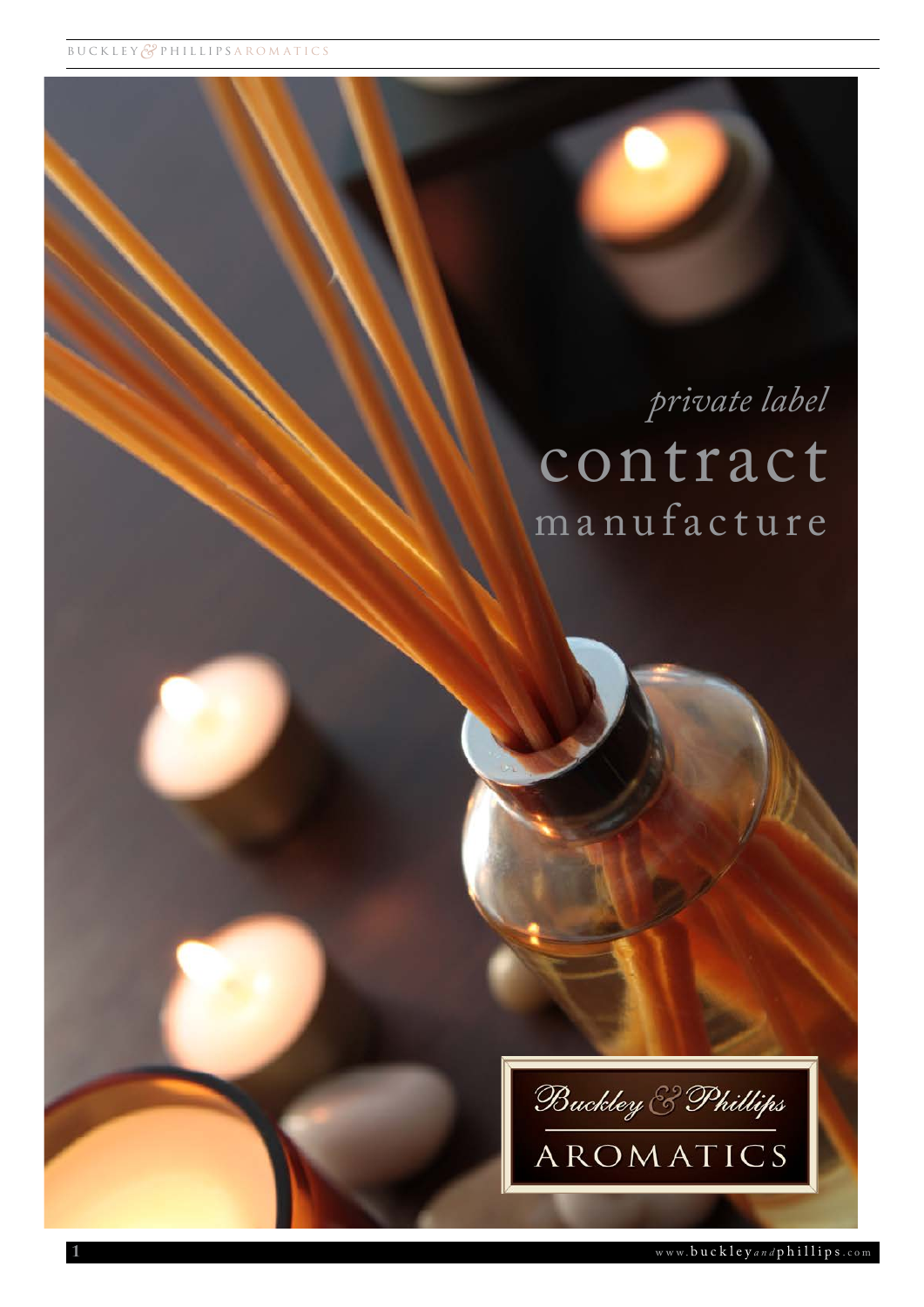

Ben Phillips p: (03) 9735 3755 buckleyandphillips.com e: bphillips@buckleyandphillips.com Factory 7/128 Beresford Rd Lilydale VIC 3140 contact



## "We can cater to any aromatherapy and fragrance requirements"

**Buckley and Phillips have a long history of** manufacturing aromatherapy and fragrance products dating back to 1972. Our products are all made in Australia, contain no animal products, and manufacturing aromatherapy and fragrance products dating back to 1972. Our products are are not tested on animals.

We contract manufacture a wide range of products for independent stores, chain stores, charities and promotional marketing companies.

When you choose Buckley and Phillips for contract manufacture you can be assured that your products will be made using only the highest quality ingredients. We are flexible in our manufacturing options as almost all our products are made on site at our Lilydale facility.

Buckley and Phillips have product development specialists, marketing and sales insight, an organic chemist and a professional manufacturing team. We can cater to any aromatherapy and fragrance requirements with a comprehensive list of products on offer.



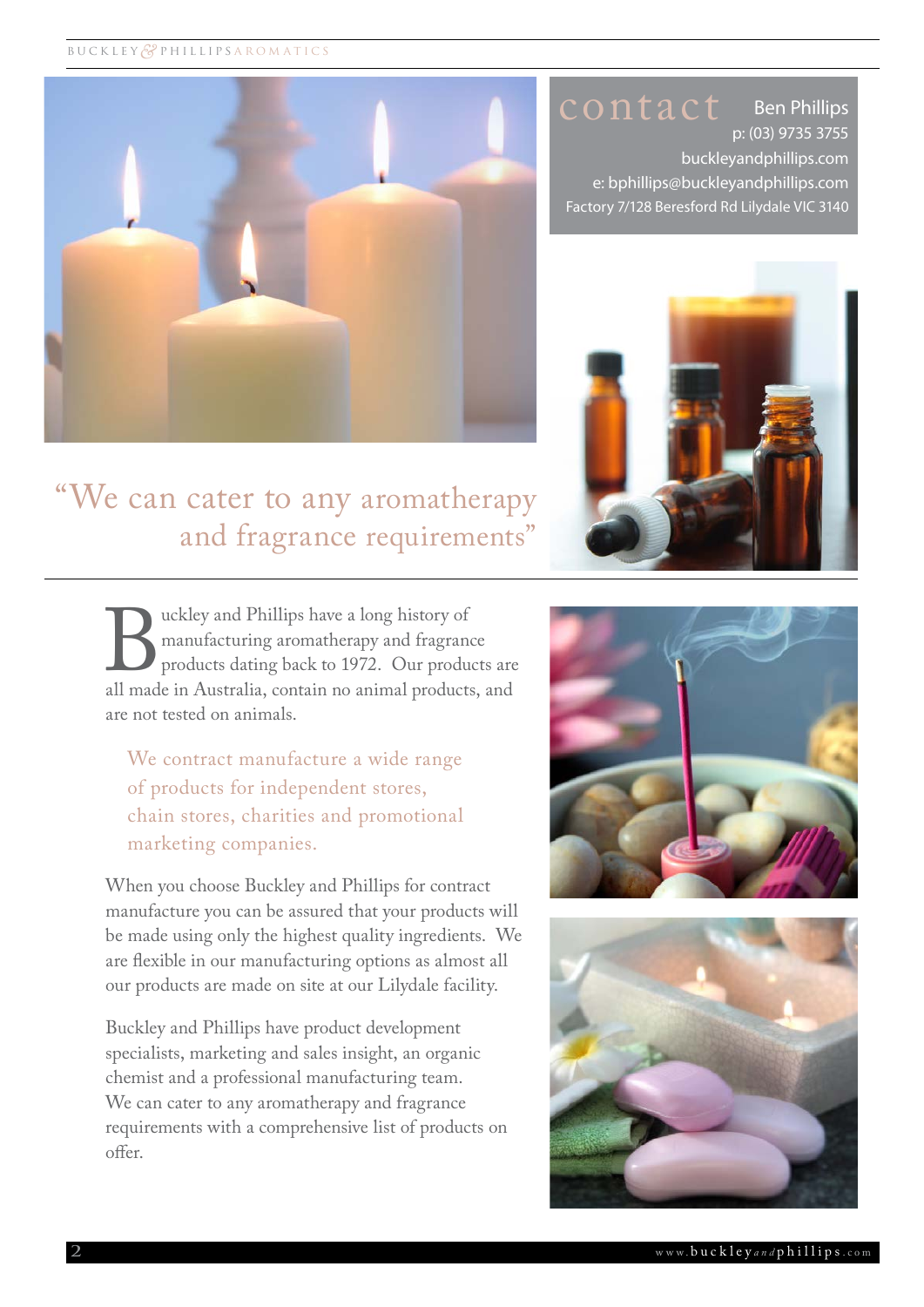## *why choose* contract manufacture?

If you're thinking of extending your brand and want to know what's involved - everything is explained here.





Key benefits:

- Select a product range as large or small as you choose
- Promote your store name and logo on your own products, building customer loyalty to your own product/brand
- Choose from our extensive range of products or have a range designed exclusively for you
- Feature products that are Australian made

Buckley and Phillips can work with your existing packaging, assist in recommending printers, or products can be supplied unlabelled.

Buckley and Phillips can supply a choice of options and quotes with mock-up samples as well as comprehensive advice regarding product variants and best-sellers.

Initial outlay for the client is usually the cost of labels &/or packaging plus a deposit of 30% before production commences. Balance is payable before dispatch.

Buckley and Phillips can pick, pack and freight orders in to store. Alternatively your order can be collected from our warehouse or delivered to you in bulk.

If you are interested in a fragrant product not listed here, we are happy to investigate whether we can accommodate your needs.

Ben from our design and marketing team will personally oversee your contract project from initial consultation to final delivery.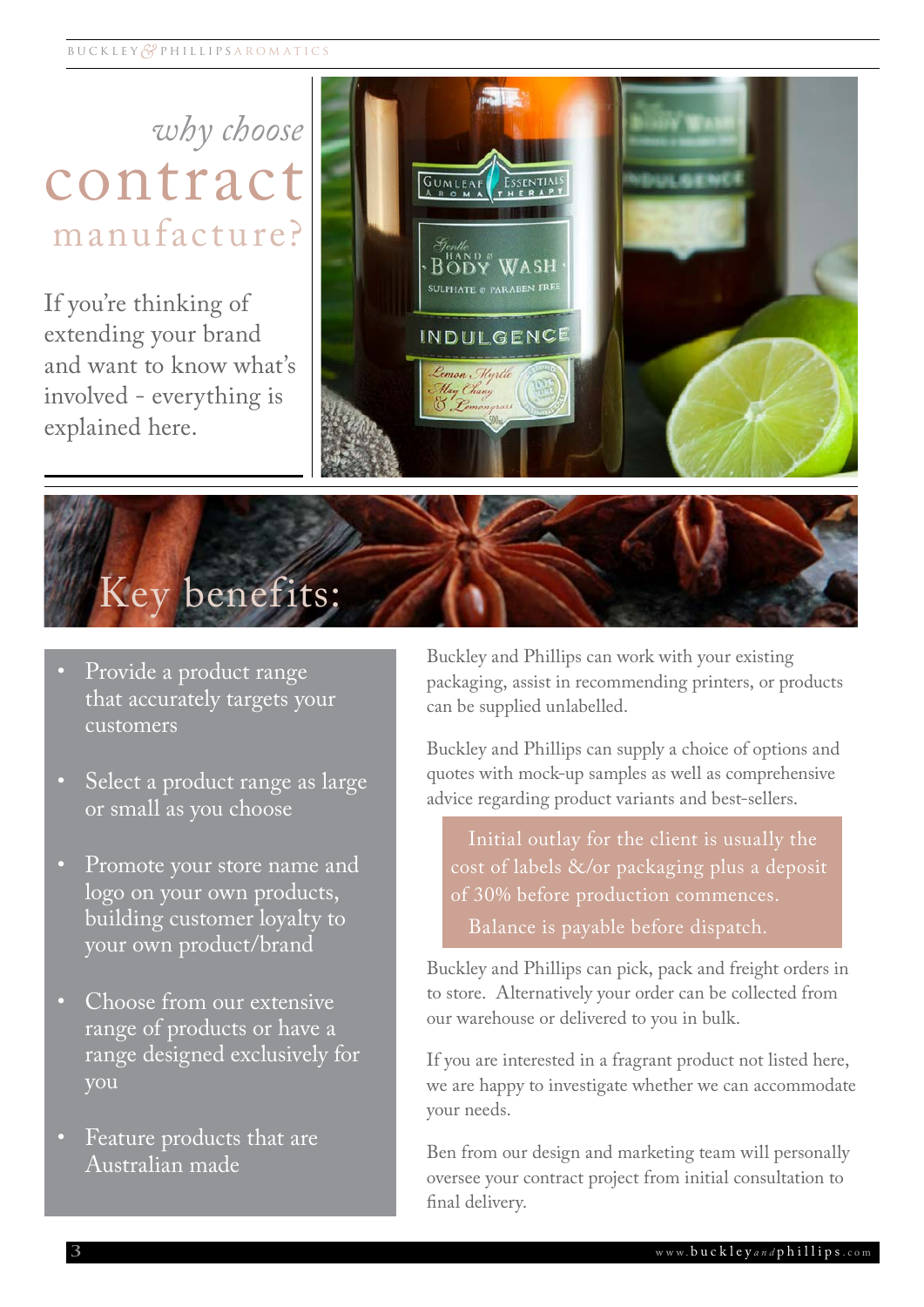## **SCENTED** Jar candles

*Our most popular choice for custom made products.*

Production MOQ: jar candles = **200 units / type**



#### *the* filling

- Scented with either essential oil, fragrance or a combination (5% - 10% strength)
- wax can be coloured or white
- Candle can be made from a blend of soya, paraffin, palm, coconut and bees waxes.
- Single or double wick (100% cotton, lead-free) or cedar wooden wick.



#### *the* concept

#### **Crucial considerations:**

- What is your ideal retail price point?
- Who are your competitors within this price range?
- What is your target demographic? (age, gender, tastes, socioeconomic)
- Budget allocation for product launch.
- Overall range design needs to have consistency.

#### **Container:**

- **• Sizes** 50g fill (votive) up to 750g fill.
- **• Finishes** clear, frosted, white, black, custom colours
- **• Materials** glass, ceramic, metal

#### **Lid (optional):**

- metal or bamboo cover with silicone seal.
- Stock line closures are dependant on the style of container chosen. MOQ's may apply.

#### *the* vessel *the* packaging

#### **Labels:**

- **• Position** side, base, lid (if applicable)
- Can be printed on any stock. Must be supplied on rolls for machine-application, left edge leading.

#### **Box (optional):**

- If a closure is not being used then a box is recommended.
- Ensure that box design is sturdy enough to carry and protect the filled jar.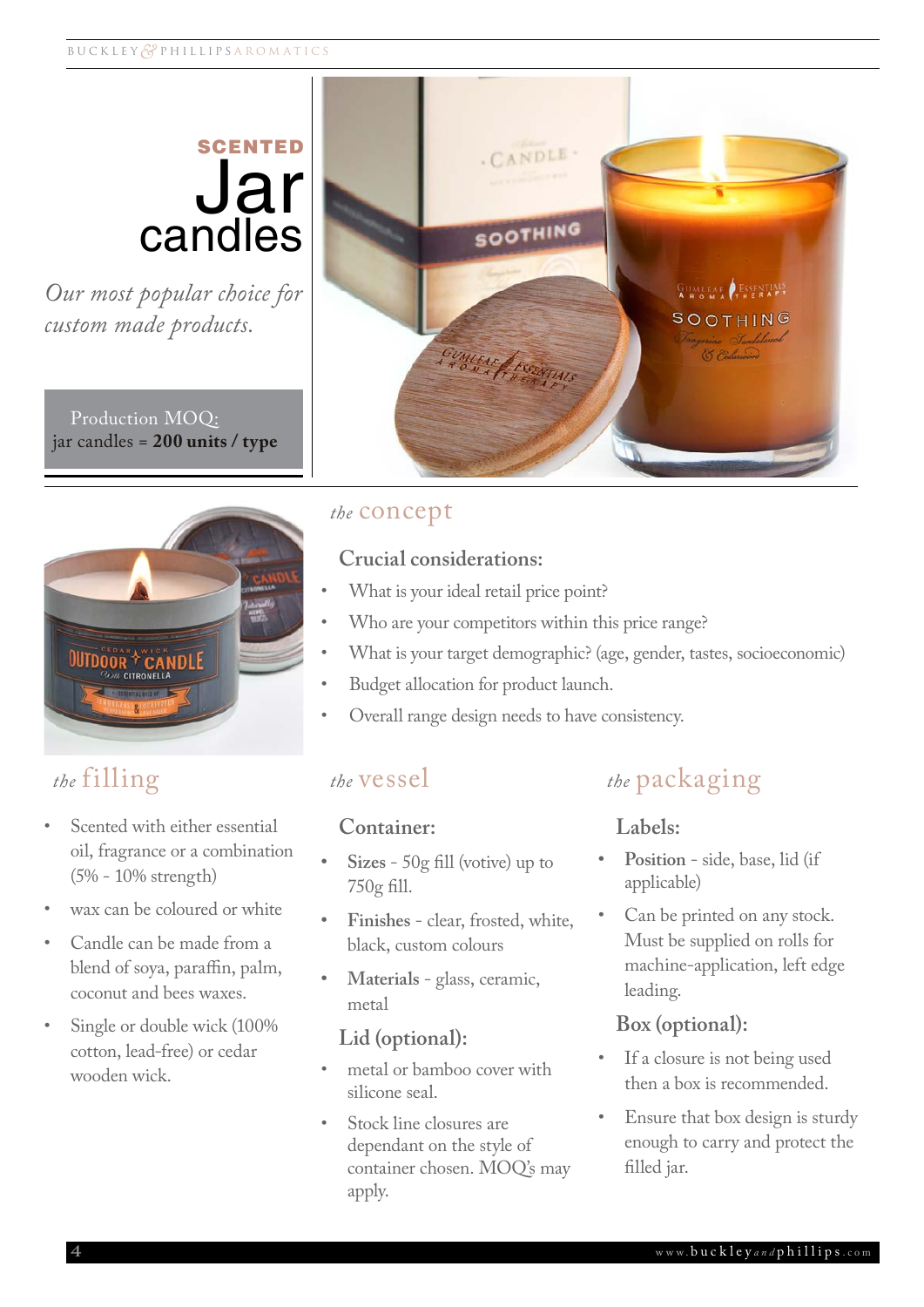## **SCENTED** Pillar **candles**

*Nothing compares to the warm atmosphere created by softly burning candles.*

Production MOQ: 120 units / type



#### *the* look

- All pillar candles are cylindrical in shape with a domed top.
- Available diameters are (50mm, 58mm, 65mm, 75mm
- Minimum height is 100mm. Maximum height is 200mm.
- Wax can be uncoloured white, coloured throughout or just coloured in the overdip. Any solid coated pantone colour can be closely matched (no metallics however).
- Wicks are 100% cotton and lead-free



Superior quality waxes infused with cosmetic grade fragrances.

Specially formulated to be long burning, smokeless and dripless.

Smooth satin finish, rich vibrant colours.

The perfect product for creating ambience in the home.

- Candle can be made from a blend of paraffin, palm and bees waxes.
- Scent can either be just in the overdip, throughout the candle or candle can remain unscented.
- Scented with either essential oil, fragrance or a combination (2% - 5% strength)



#### *the* wax *the* packaging

#### **Labels:**

- **• Position** side, base
- Can be printed on any stock. Must be supplied on rolls for machine-application, left edge leading.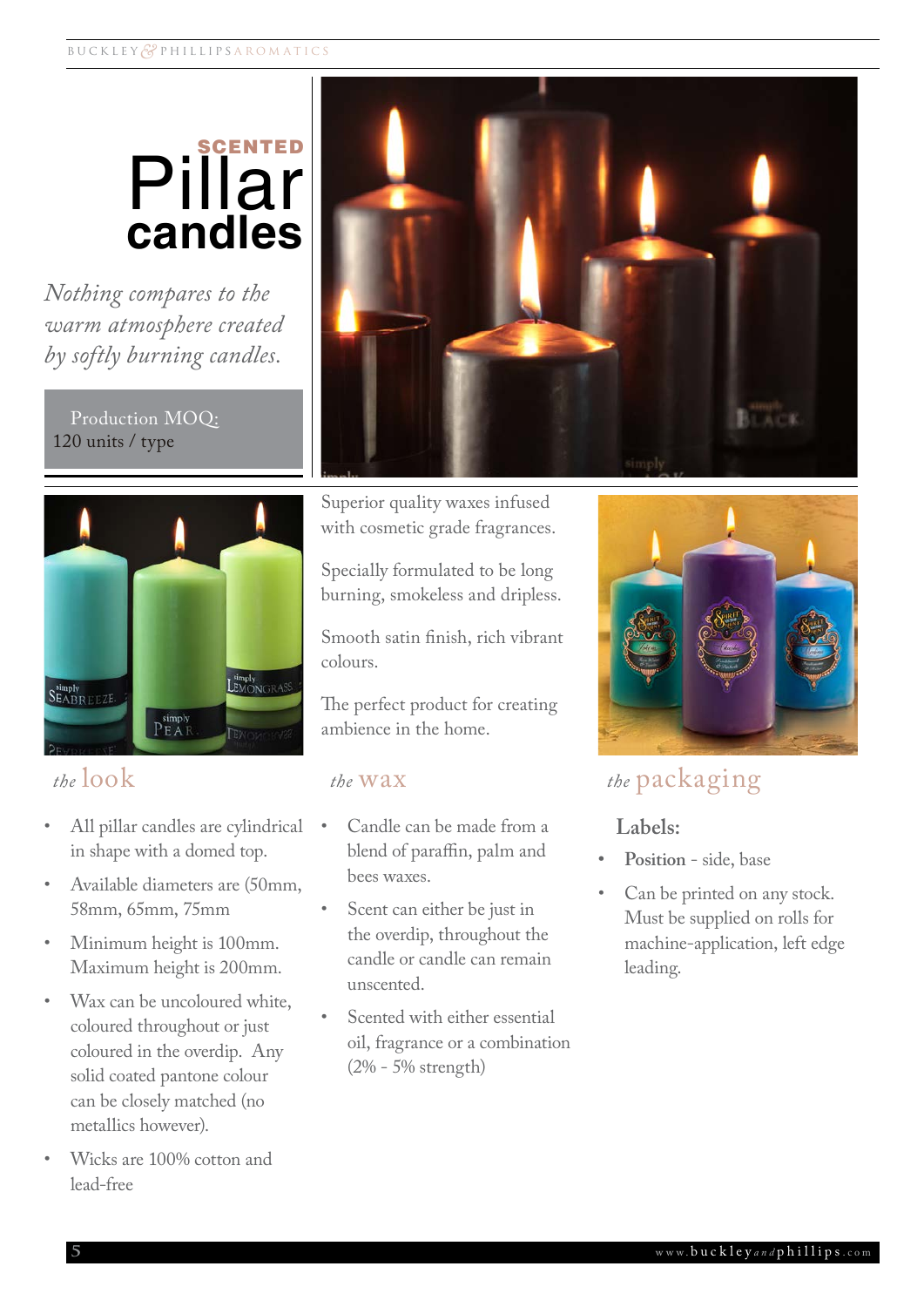# PERFUMES & Fragrant<br>oils

*A massive selection of classic and contemporary cosmetic-grade scents.*

Production MOQ: stock line = 100 units / type custom =  $200$  units / type



# Macadamia

We have in stock hundreds of fragrant oil components that our chemist can blend together to create new combinations tailored to your requirements.

Choose from existing traditional favourites such as Lavender and Rose as well as some more contemporary fragrances like Lotus & Lemongrass. Below is a selection of fragrance blend suggestions and some of our best sellers.

Our full range of stock line fragrances can be found online.

#### *the* packaging *the* contents

#### **Glass Bottle:**

- **• Amber** 5ml, 12ml, 25ml, 50ml, 100ml
- **• Blue** 5ml, 10ml, 25ml, 50ml, 100ml
- **• Green** 10ml, 50ml, 100ml **Closure:**
- white or black PP cap
- restricted flow insert (recommended)
- tamper evident closure (optional) **Labels:**
- must be printed on synthetic stock, supplied on rolls for machine-application, right edge leading.

#### **Classic Best Sellers:**

• Rose, Lavender, Patchouli, Vanilla, Sandalwood, Musk, Strawberry, Seabreeze, Rainforest, Violet

#### **Contemporary Blends:**

• Lotus & Lemongrass, Bamboo & Green Tea, Coconut & Gardenia, Vanilla Spiced Chai, Persian Fig & Passionflower

#### **Something Unique:**

If you are after something a little different then let your imagination run wild. We can create a custom scent to your brief.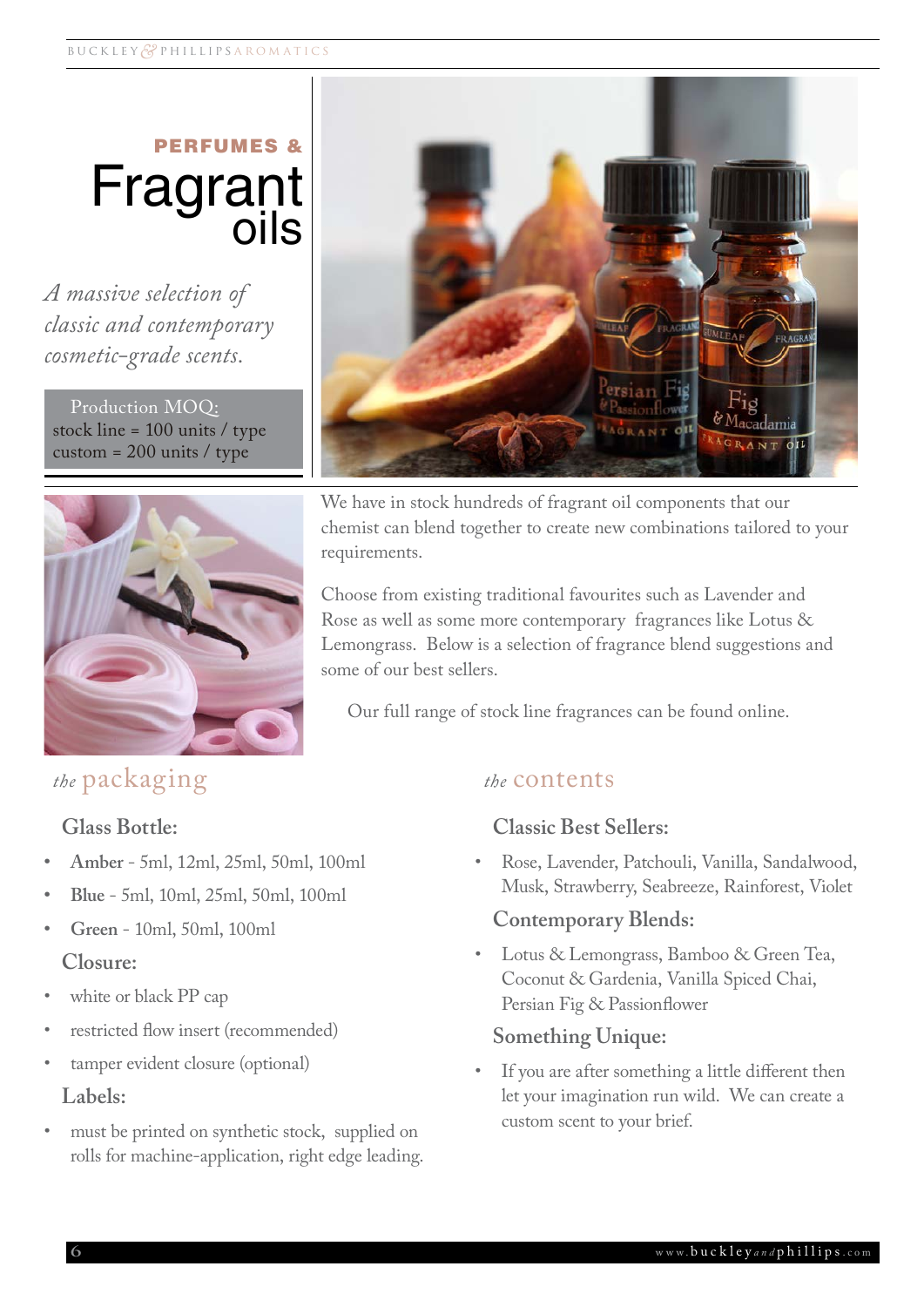## CERTIFIED PURE & NATURAL **Essential oils**

*Pure and natural oils, sourced from the finest harvests around the world.*

Production MOQ: single note = 80 units / type blend/custom = 160 units / type



*the* packaging *the* contents

#### **Glass Bottle:**

- **• Amber** 5ml, 12ml, 25ml, 50ml, 100ml
- **• Blue** 5ml, 10ml, 25ml, 50ml, 100ml
- **• Green** 10ml, 50ml, 100ml **Closure:**
- white or black PP cap
- restricted flow insert (recommended)
- tamper evident closure (optional) **Labels:**
- must be printed on synthetic stock, supplied on rolls for machine-application, right edge leading.



Pure essential oils allow you to discover the benefits of using natural botanical essences in the home and for the body.

For over 30 years Buckley & Phillips have been producing superior quality essential oils, sourced from all over the world. Our range now includes 60 single note oils - each one certified 100% pure and natural. We do not dilute our essential oils or accept inferior quality.

We have a range of 24 themed blends of pure essential oils, designed specifically for ease of use. Custom blends can also be made to cater to your exact needs. Below is a small selection of the range we have.

#### **Single Note:**

- Lavender French (*Lavandula angustifolia*)
- Lemongrass (*Cymbopogon flexuosus*)
- Peppermint Australian (*Mentha piperita*)
- Orange Sweet Valencia (*Citrus sinensis*)

#### **Aromatherapy Blends:**

• Relaxing, Sleep Soundly, Stress Less Meditation, Revitalise, Easy Breathe, Indulgence,

#### **Something Unique:**

If you are after an aromatherapy blend made specifically for you, we are happy to create one around a specific theme, ingredient or price.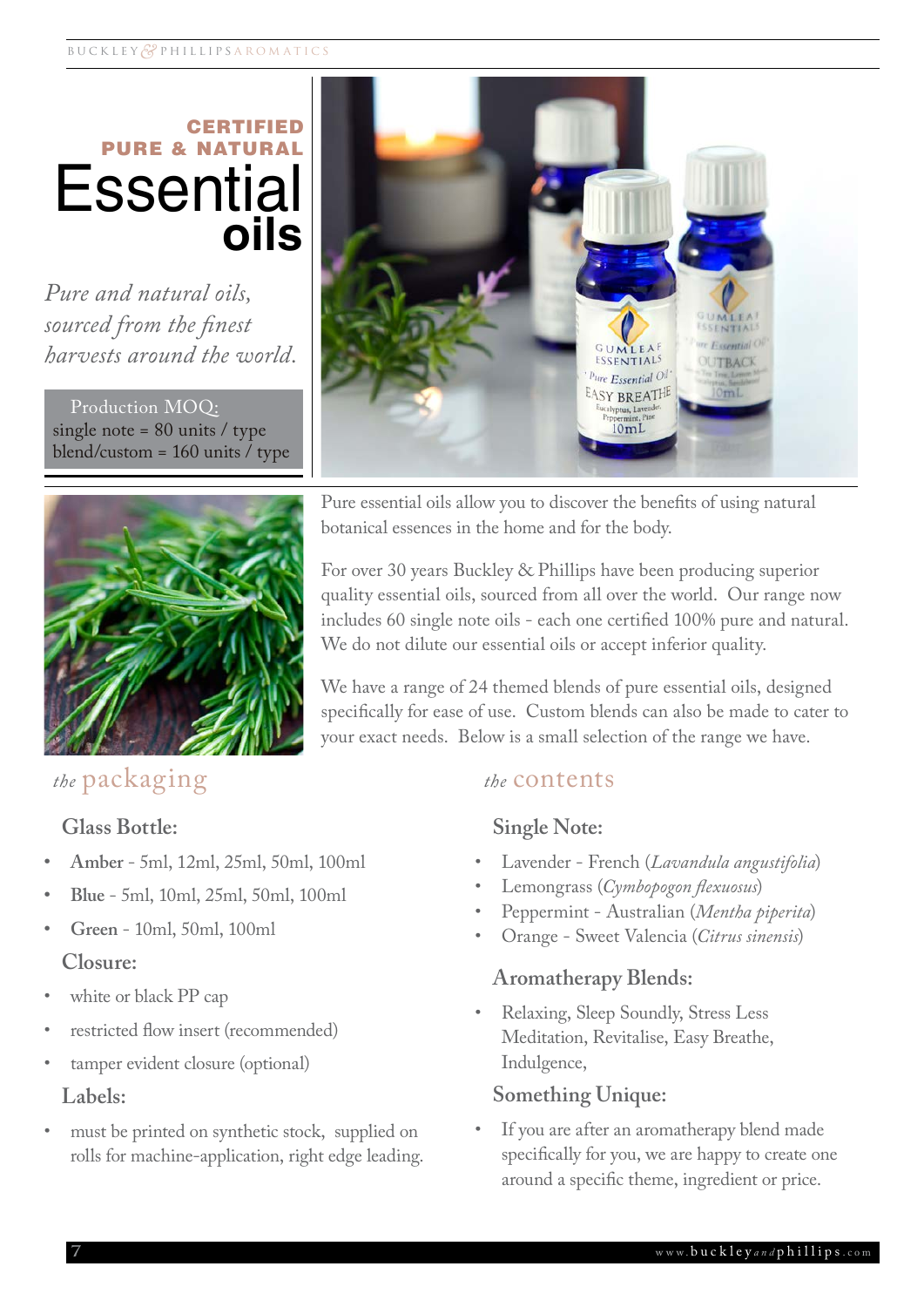## SOY WAX Scent cake **melts**

*The fun, convenient and versatile way to fragrance your home.*

Production MOQ: 15 trays (180 cakes) / type



An easy and innovative alternative to using fragrant or essential oils to fragrance your home.

An unwrapped soy wax scent cake is placed in the top of a candle lit or electric oil warmer without the need to add water. Then place a tea light candle under warmer bowl and light. When melted the scent cake will slowly release a delightful scent for up to 15 hours.

When the wax cake cools it can be easily removed without leaving a residue in the bowl.

#### *the* packaging *the* contents

#### **Cardboard wrap:**

- can be printed full colour
- **• OR** blank white with a separate printed label applied
- Printed header card (optional)

#### **Tray:**

- supplied in a clear acetate tray with lid (65mm wide x 240mm deep)
- holds 12 individual wrapped cakes (3 rows of 4 cakes)

- Scented with either essential oil, fragrance or a combination (8% strength)
- wax can be coloured or plain white
- Weight is approx 35g each.
- Scent Cake Melt can be made from a combination of soya, paraffin, palm, coconut and bees waxes or a standard recipe can be used.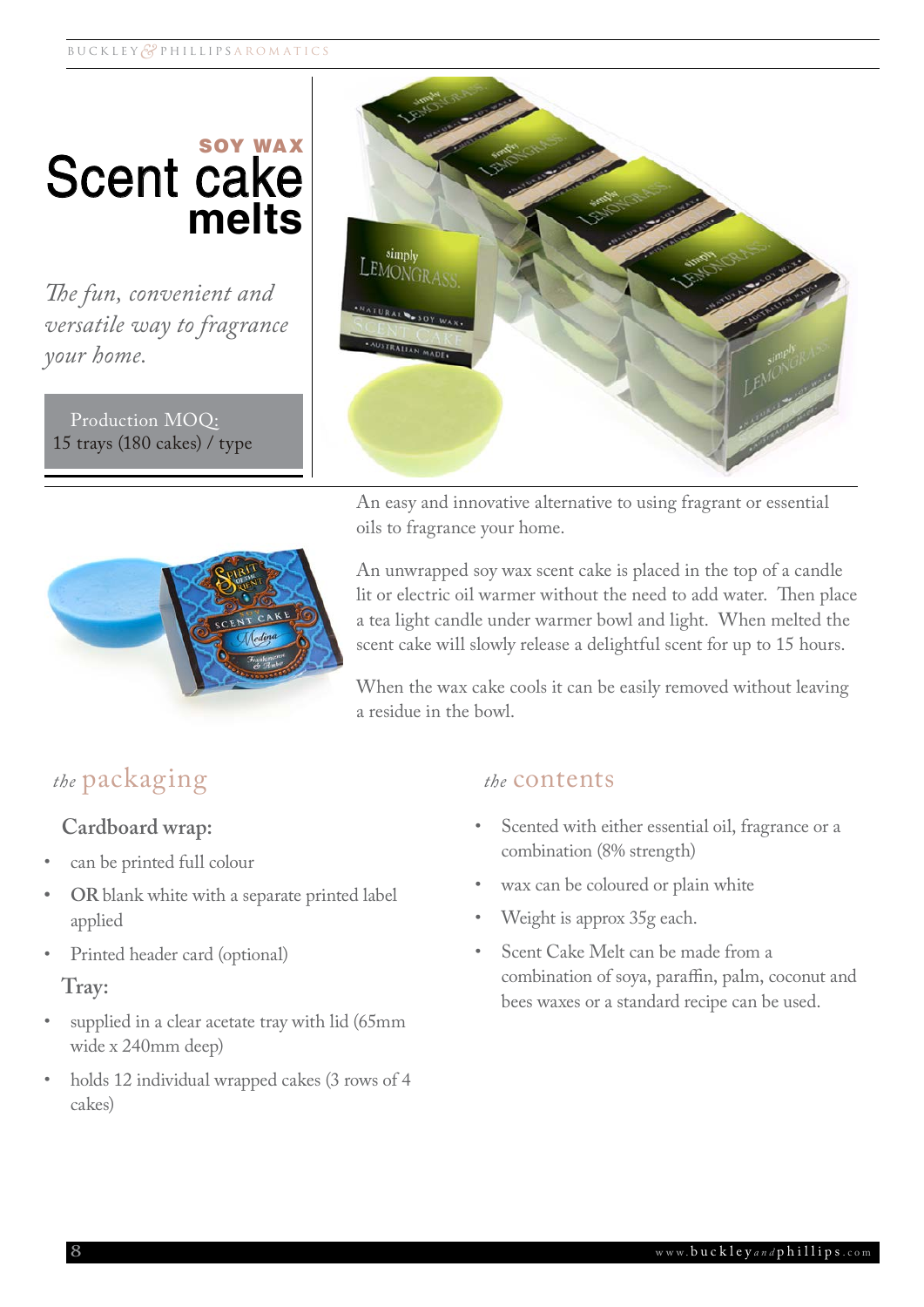## SCENTED REED **Diffuser refills**

*Ever popular, elegant, extremely long-lasting with concentrated scents*

#### Production MOQ: 200 units / type



### *the* filling

- Scented with either essential oil, fragrance or a combination (5% - 10% strength)
- wax can be coloured or white
- Candle can be made from a blend of soya, paraffin, palm, coconut and bees waxes.
- Single or double wick (100% cotton, lead-free)
- Mini votives candles can be poured directly into their vessel or they can be supplied wrapped in a card sleeve.





#### **Refill Bottle:**

- **• Sizes** 50mL 250mL fill.
- **• Finishes** clear, black, amber, frosted, white, custom colours
- **• Materials** PET plastic

#### **Glass Display Bottle:**

- **• Sizes** various available.
- **• Finishes** clear, black, amber, frosted, white, custom colours **Lid:**
- chrome, cork, metal, plastic.
- Stock line closures are dependant on the style of bottle chosen. MOQ's may apply.

We are one of the few manufacturers of refills for reed diffuser systems with a carefully formulated liquid blend that has great scent strength and longevity.

Once the rattan sticks are immersed in the fragrance, the diffuser will passively release scent into the room, lasting for 3-4 months.

#### *the* vessels *the* packaging

#### **Labels:**

- **• Position** front, back
- Can be printed on any stock. Supplied on rolls for machineapplication, right edge leading.

#### **Rattan Sticks:**

Sticks can be supplied in a cello bag or cardboard tube.

#### **Box (optional):**

- If a product is to be sold as a gift pack then a box is required.
- Ensure that box design is sturdy enough to carry and protect all components.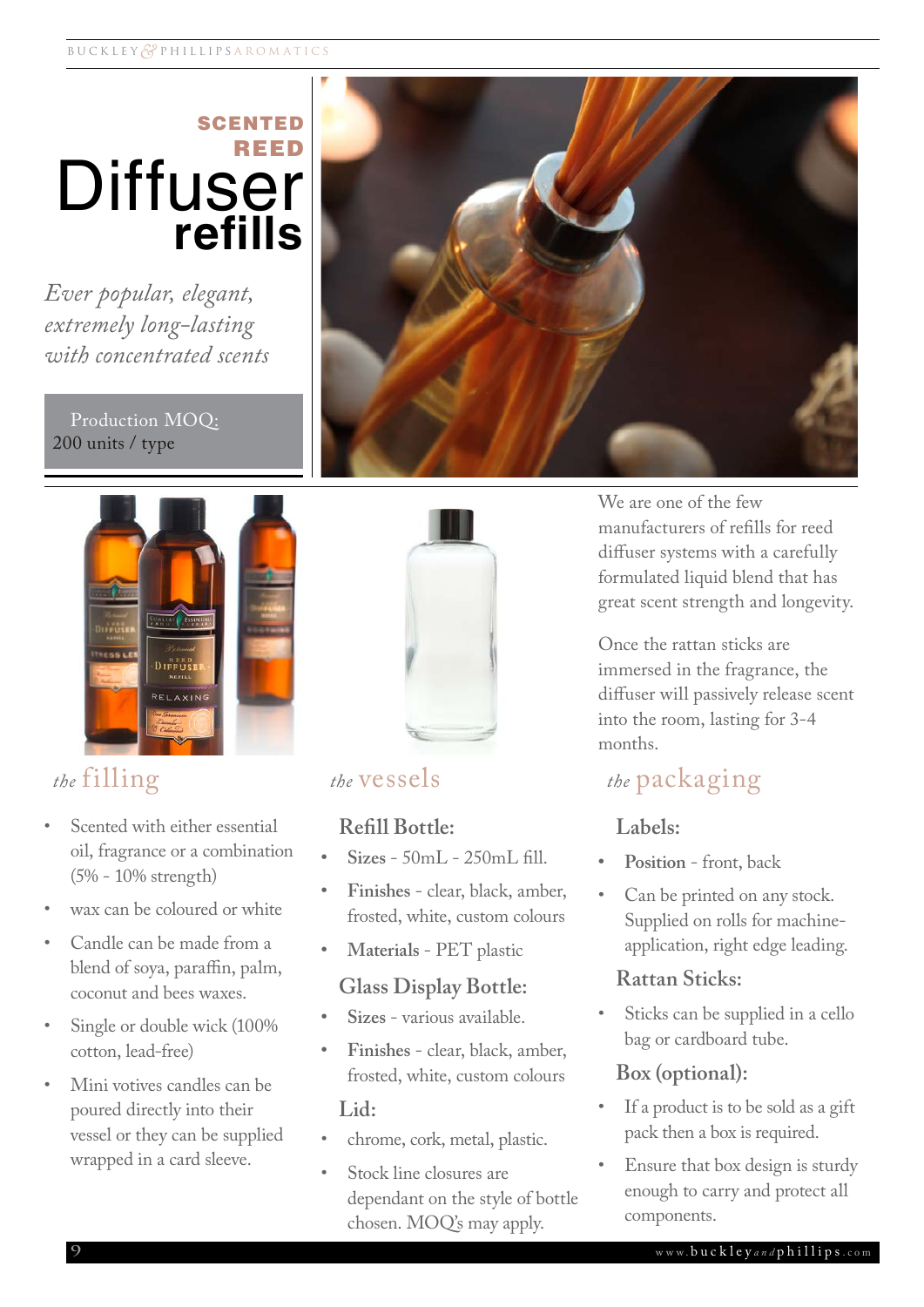## **SCENTED** Incense **sticks**

*The fun, convenient and versatile way to fragrance your home.*

Production MOQ: 200 units / type







Scented with either essential oil, fragrance or a combination

#### **Chinese Style:**

- Chinese style stickless compressed wood powder. (comes in bundles of 37 sticks)
- Comes supplied with a porcelain incense holder.
- Comes in a range of colours
- 150mm long version = 30 minute burn time. 200mm long version = 60 minute burn time.

#### **Indian Style:**

- Indian style incense has a black bamboo stick core (packed in cello bags of 20 or 25 pieces).
- 330mm long. 50 60 minute burn time.

#### *the* sticks *the* packaging

#### **Tube (option 1):**

- A paper covered cardboard 2 piece tube.
- Length can be 180mm, 230mm, or 350mm
- Can hold either compressed sticks in bundle or loose bamboo sticks in cello bag.

#### **Packet (option 2):**

- Cardboard Packs hold 20 25 sticks. Pack measures 380mm long x 60mm wide (printing MOQ's apply).
- Can only hold loose bamboo sticks in cello bag.

#### **Labels:**

- Only required with cardboard tubes (option 1).
- **• Position** front, back, lid